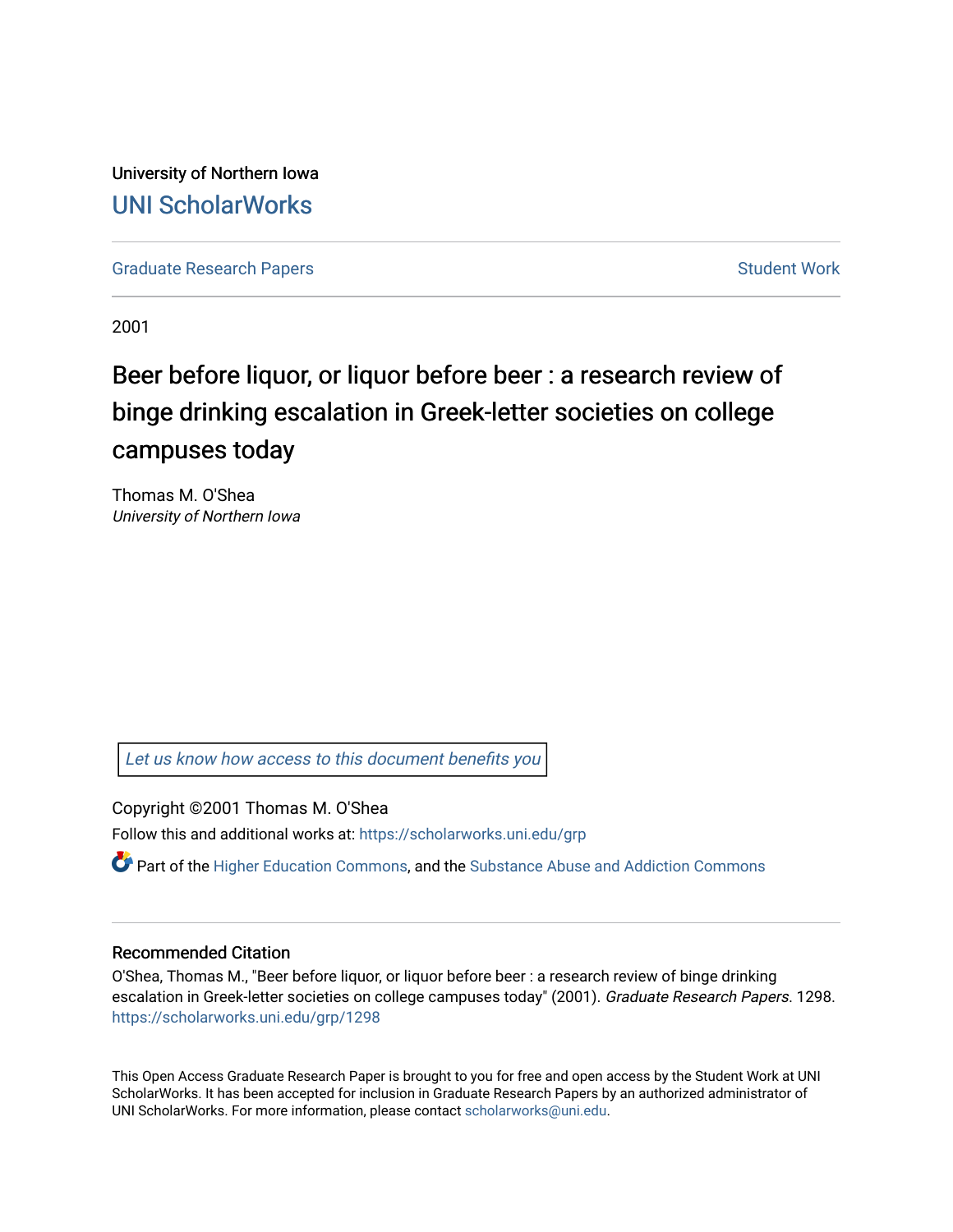## Beer before liquor, or liquor before beer : a research review of binge drinking escalation in Greek-letter societies on college campuses today

### Abstract

In 1990 college presidents rated college student alcohol abuse as the problem that gave them the greatest concern (Boyer, 1990). However, one specific college campus population that seems to be more likely to binge drink is those students affiliated with the National Fraternities and Sororities.

The purpose of this paper is:  $\cdot$  To focus on and define the concept of binge drinking  $\cdot$  To establish specific data that show that binge drinking is a problem with fraternity and sorority members • To research and suggest possible solutions that college administrators may use to combat the binge drinking problem on their campuses.

This open access graduate research paper is available at UNI ScholarWorks: <https://scholarworks.uni.edu/grp/1298>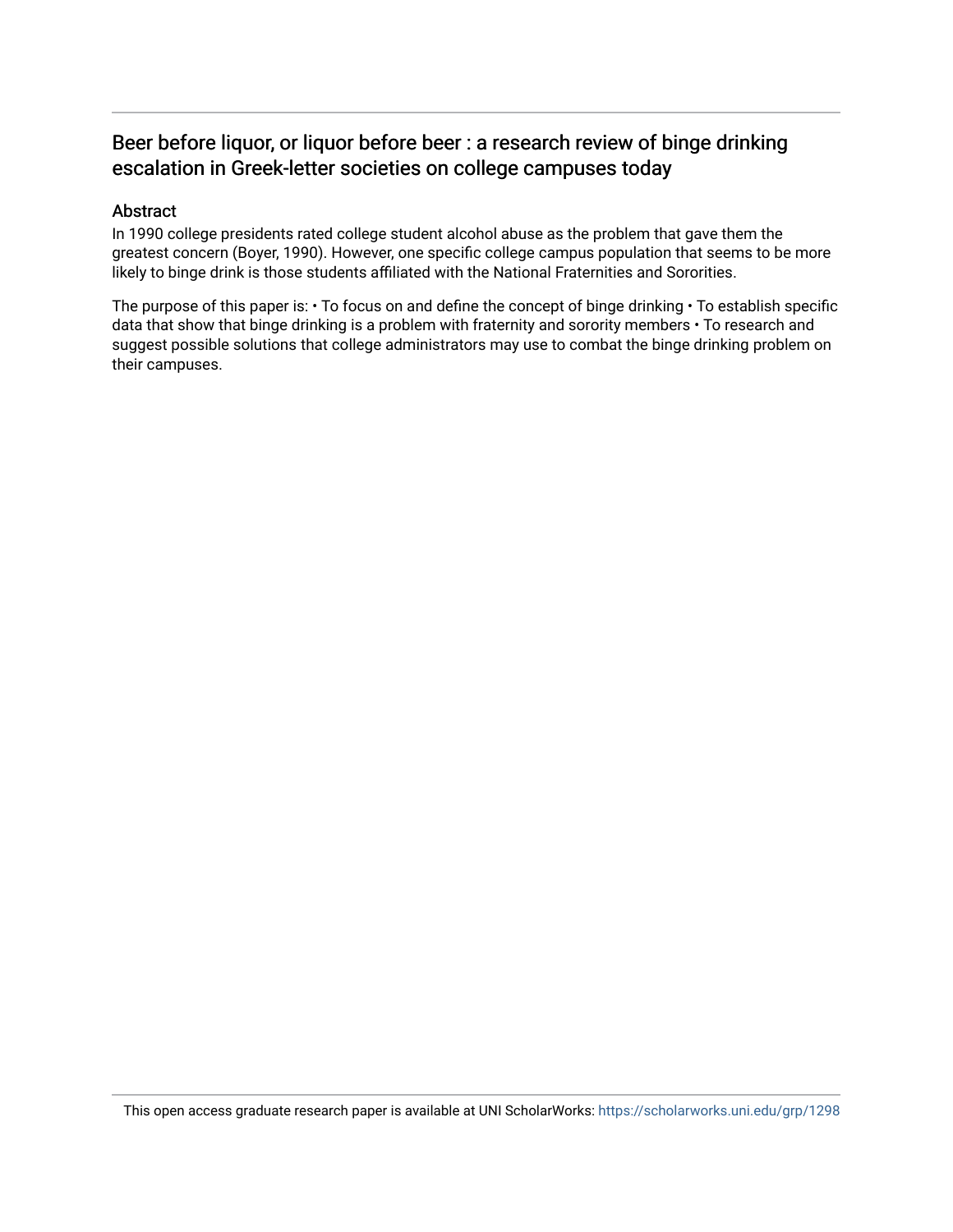This Research Paper by: Thomas M. O'Shea

## Entitled: BEER BEFORE LIQUOR, OR LIQUOR BEFORE BEER: A RESEARCH REVIEW OF BINGE DRINKING ESCALATION IN GREEK-LETTER SOCIETIES ON COLLEGE CAMPUSES TODAY

has been approved as meeting the research paper requirements for the **Degree of Master**  of Arts in Education.

## Carolyn R. Bair

5-3-2001

Date Approved

Adviser/Director of Research Paper

## C. Renée Romano

Second Reader of Research Paper

## Michael D. Waggoner

 $5.4.2001$ 

Date Received

Head, Department of Educational Leadership Counseling, and Postsecondary Education

 $\frac{\frac{1}{3}}{\frac{3}{1}}$ Date Approved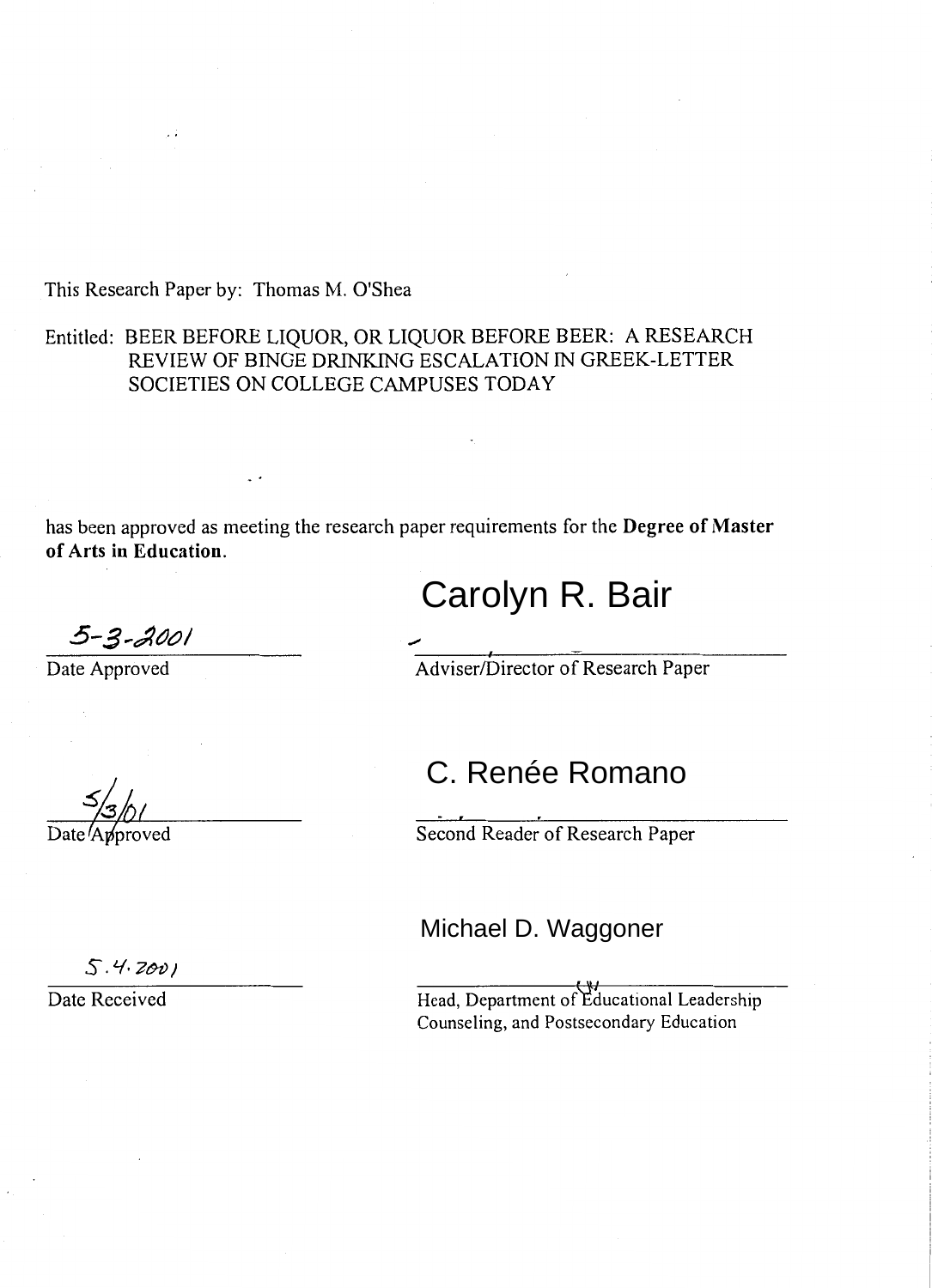## .BEER BEFORE LIQUOR, OR LIQUOR BEFORE BEER: A RESEARCH REVIEW OF BINGE DRINKING ESCALATION IN GREEK-LETTER SOCIETIES ON COLLEGE CAMPUSES TODAY

A Research Paper

Presented to

The Department of Educational Leadership, Counseling

 $\sim$ 

and Postsecondary Education

University of Northern Iowa

In Partial Fulfillment

of the Requirements for the Degree

of Masters of Arts in Education

by

Thomas M. O'Shea

May 2001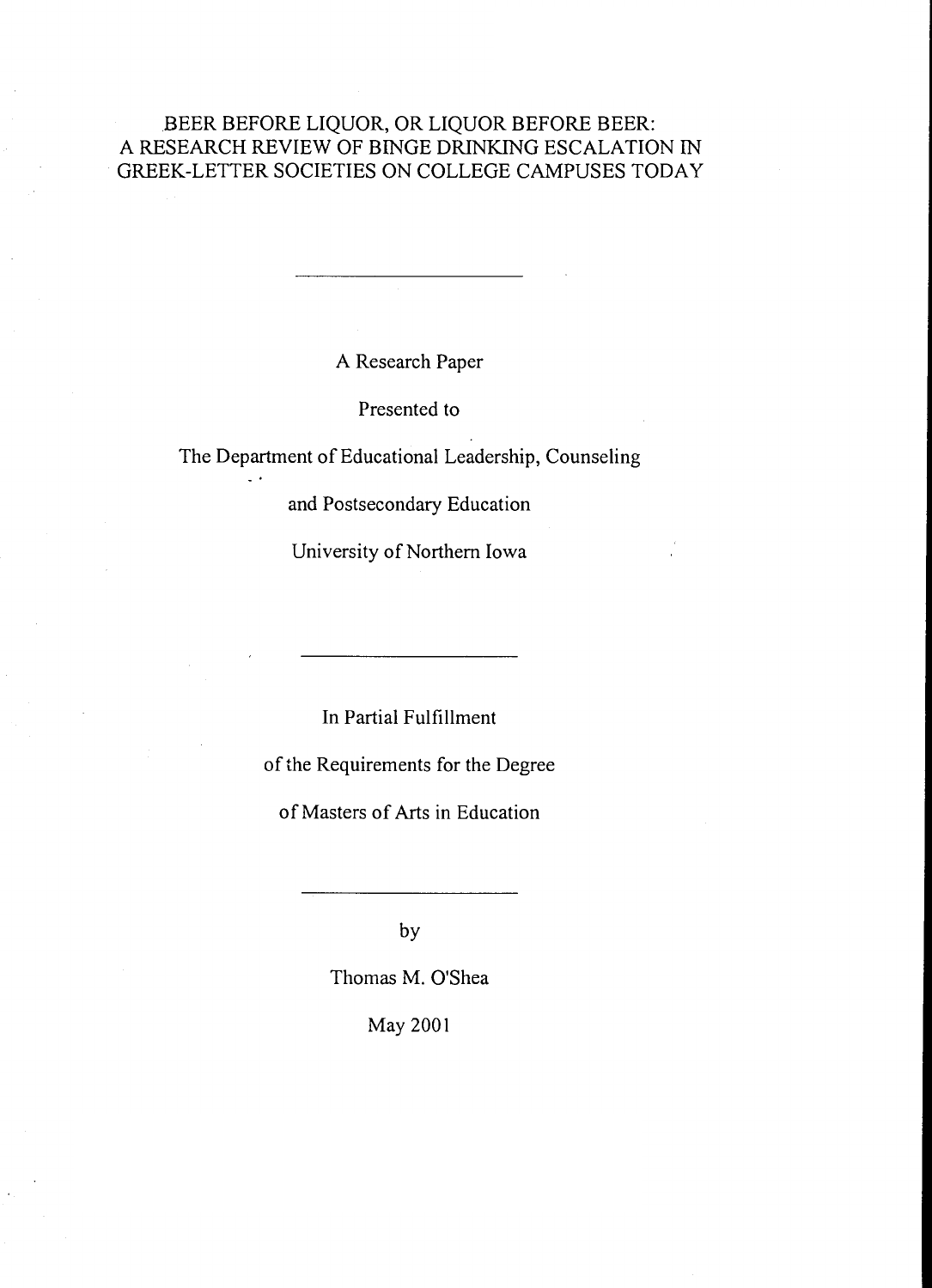## **INTRODUCTION**

''Beer before liquor, never been sicker. Liquor before beer, you are in the clear." This statement is one that many college students today hear at some point during their time in school. From the first time colonists arrived here in the New World, bringing their alcoholic beverages with them, Americans have developed a problem with the over consumption of alcohol, however, no one single cohort suffers more from the over consumption of alcohol than the traditional-aged college students (Hewitt, 1995). Heavy episodic alcohol use or "binge drinking" among college students is now a nationally acknowledged problem in the United States. It is hardly surprising that college presidents rank alcohol abuse as the No. 1 problem on college campuses today (Wechsler, Nelson, & Weitzman, 2000, p. 39). In 1990 college presidents rated college student alcohol abuse as the problem that gave them the greatest concern (Boyer, 1990). According to the Harvard School of Public Health's 1999 College Alcohol Survey, "seventy percent of college presidents believe binge drinking is a significant problem for their institutions ... " (Wechsler, Lee, & Kuo, 2000, p. 200). However, one specific college campus population that seems to be more likely to binge drink is those students affiliated with the National Fraternities and Sororities. The purpose of this paper is:

- To focus on and define the concept of binge drinking
- To establish specific data that show that binge drinking is a problem with fraternity and sorority members
- To research and suggest possible solutions that college administrators may use to combat the binge drinking problem on their campuses

Many college students consume alcohol during their educational careers.

 $\mathbf{1}$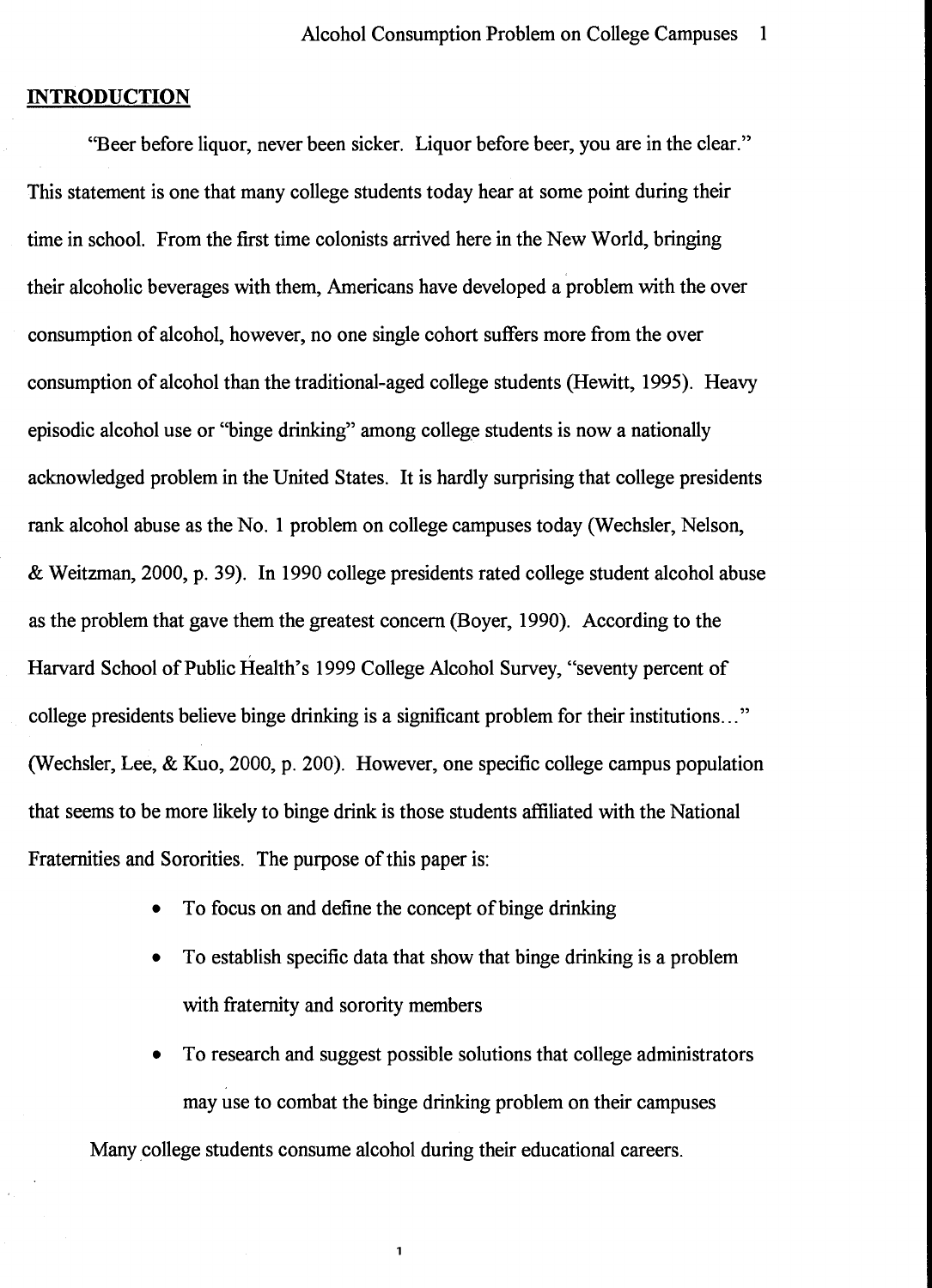These students may have specific reasons to consume alcohol, but over-consumption of alcohol may lead to negative behavior. Over the past decade the over-consumption of alcohol has been coined ''binge drinking". The Harvard School of Public Health's 1999 College Alcohol Survey defines binge drinking as "five or more drinks in a row one or more times during a two-week period for men, and four or more drinks in a row one or more times during a two-week period for women (a gender-specific modification to a national standard measure). Likewise, Wechsler's (1996) report defines a drink as:

- A 12-ounce can or bottle of beer
- A four-ounce glass of wine
- A 12-ounce can or bottle of wine cooler or
- A shot of liquor taken straight or in a mixed drink

These specific figures have become benchmarks that indicate a lifestyle of heavy drinking and are the minimum amount of alcohol one needs to consume before alcoholrelated problems occur. According to a study conducted by Phillip W. Meilman (1999) and colleagues, these specific alcohol-related problems may include:

- Getting into fights or arguments with others
- Getting physically injured
- Forgetting where one is or what one has done
- Engaging in unplanned or unprotected sex

Overall, students who drink in these or greater amounts differ from other students by virtue of frequency and severity of their alcohol-related problems.

,,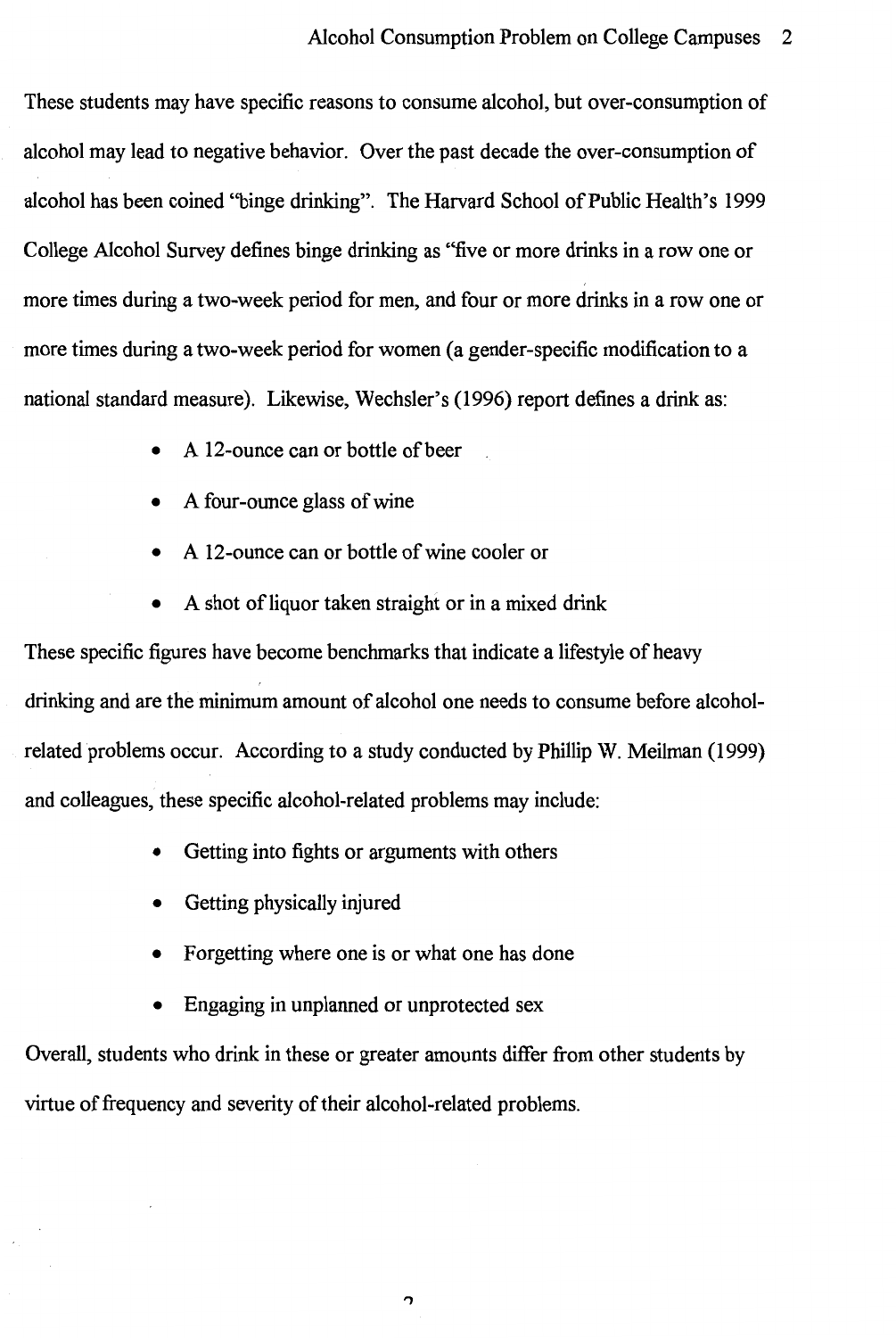#### **LITERATURE REVIEW**

Greek-Letter Societies have existed on U.S. college campuses since the founding of the higher education system back in the  $19<sup>th</sup>$  Century. Over the past 150 years these societies have flourished in our society to such an extent that it has been estimated that more than 725,000 college students were members of these organizations at the end of 1989 (Theiss, 1989). Almost monthly, a college or university fraternity or sorority makes the national news because of an escapade or underage drinking event resulting in bodily injury or worse. In an article by George Kuh and colleagues (1996), many outcome performances by Greek-Letter Societies fall well short from the espoused values and goals of their charters or missions. Some of these outcome performances include:

- Academic Development: during the orientation period new members' grades fall well below the campus average during the same period.
	- Intellectual Development: fraternity men are well behind their non-Greek member counterparts in cognitive development after the first year of college.
- Personal Development: most Greek-Letter Societies lack diverse populations that are essential for the development of character and identity.

Although these three areas seem to be detrimental to a well-developed person, the most threatening problem in the Greek-Letter Societies today is related to binge drinking.

Benjamin Wynne and his fellow fraternity brothers downed enough alcohol to run up a bar tab totaling \$2,000 in one evening of consumption; Matthew Garofalo chugged from a bottle of Southern Comfort that his ''big brother" provided; and Scott Krueger

 $\overline{\mathbf{c}}$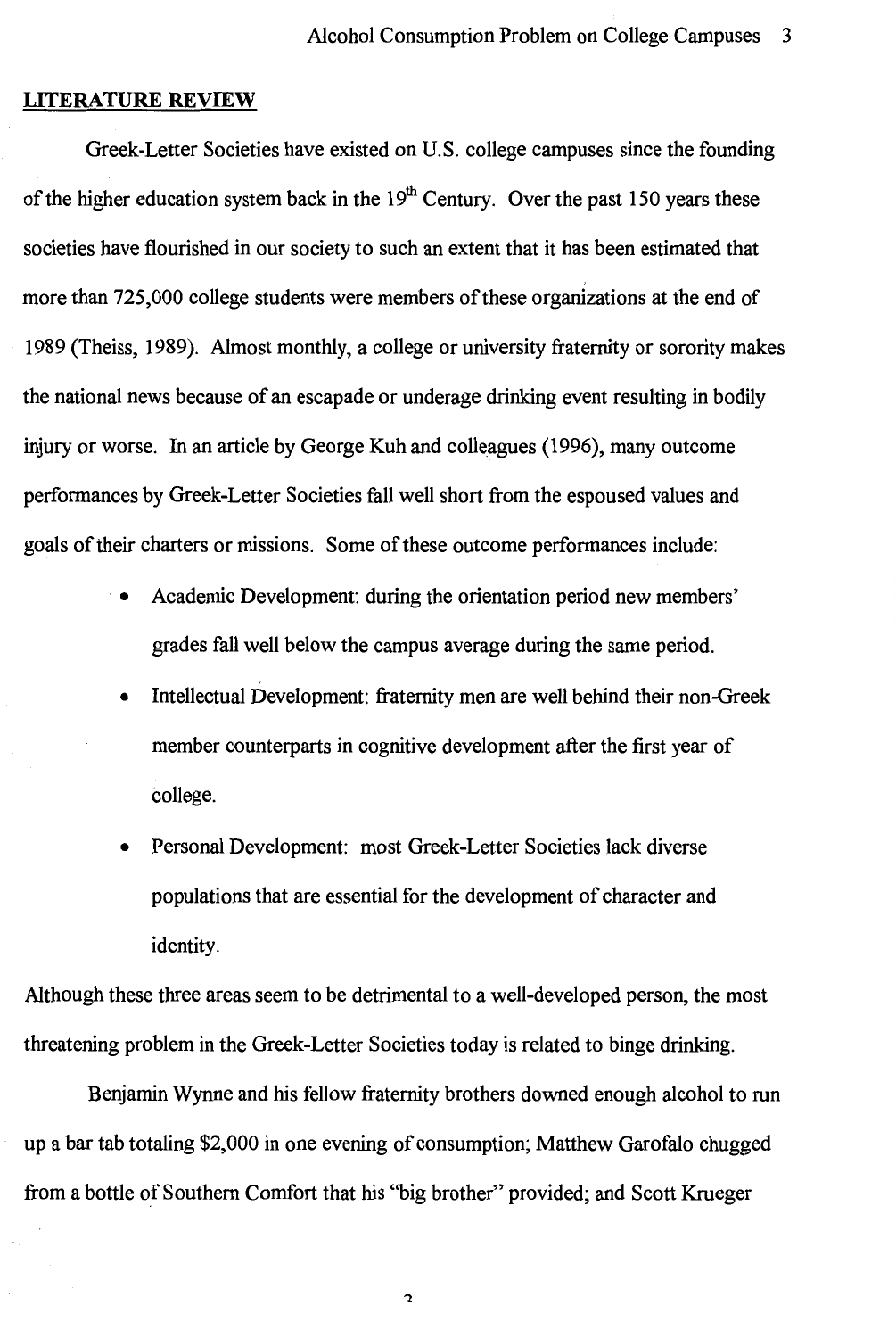tipped back some Jack Daniel's and then settled in for the night with a bottle of Bacardi spiced rum (Reisberg, 1998). These three individuals were doing what many Greek-Letter Society members do on a regular basis: pour tremendous amounts of booze into their systems in a single setting. However, what separates these three individuals from the rest of the group is the fact that Mr. Wynne, Mr. Garofalo, and Mr. Krueger did not wake up the next morning with the usual hangover experience. As a matter of fact, these three individuals did not wake up at all and died because of alcohol consumption problems. Alcohol consumption and negative experiences related to alcohol consumption are normative on American college campuses today. Men typically drink more than women and whites have higher drinking rates that all other racial or ethnic groups (Presely, Meilman & Cashin, 1993/1996). However, these activities are consistently greater in fraternities and sororities than in the general student population (Baer & Camey, 1993; Hendem, 1989; Litchtenfeld & Kayson, 1994). Weschler et al. (1998) found that in 1997, 65.0% of Greek students had "binged" in the previous two weeks, and among those who actually lived in fraternity or sorority houses, the rate reached 81.1%.

The Core Alcohol and Drug Survey, a research study conducted by Cashin and colleagues (1998), revealed alarming figures that support the notion that members of Greek-Letter Societies are more likely to binge drink compared to their non-Greek counterparts. This research study surveyed 25,411 students from 61 different institutions and examined the alcohol consumption levels, binge drinking rates, consequences of use, beliefs about alcohol consumption, and leadership positions of Greeks and non-Greeks nationwide. The results of the study indicated:

A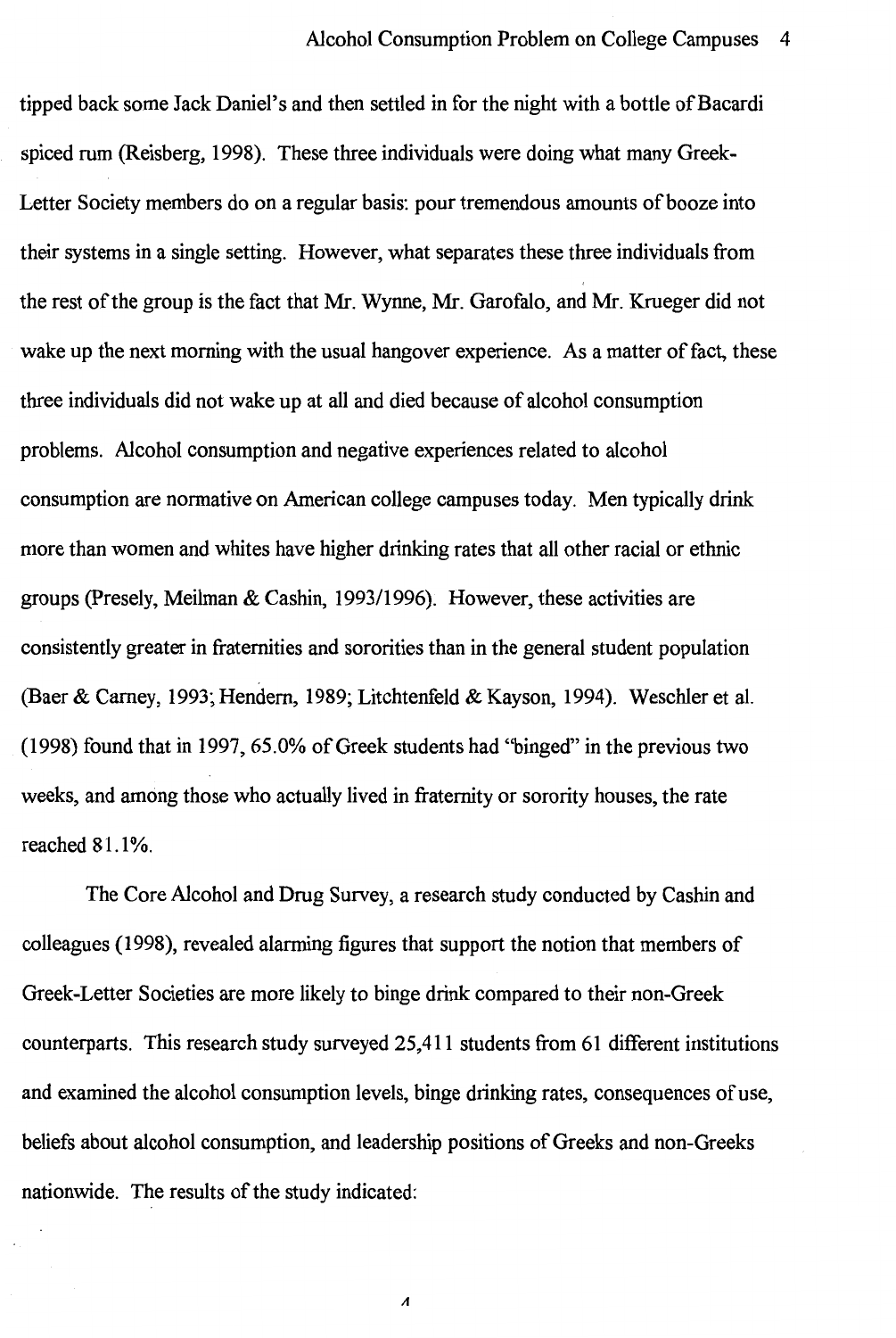- Members of the Greek-Letter Societies averaged significantly more drinks per week than their non-Greek counterparts.
- Members of the Greek-Letter Societies engaged in heavy drinking activities more often than their non-Greek counterparts.
- Members of the Greek-Letter Societies suffered more negative consequences more often than their non-Greek counterparts (Cashin, et. al, 1998).

More specifically, as another study conducted by Presley et. al, (1993/1996) concluded, fraternity house residents averaged 20.3 drinks per week compared to 7.5 drinks per week for all males surveyed, while sorority house members averaged 6.2 drinks per week compared to 3.2 drinks per week for all females surveyed. Overall, seventy-four percent of Greek-Letter Society members reported involvement in binge drinking activities compared to forty-two percent of the general student population. Likewise, Presley, et. al (1993/96), concluded that fifty percent of Greek-Letter Society members performed poorly on exams or projects compared to twenty-five percent for all students surveyed; seventy percent missed classes compared to thirty-three percent for the general student population, and fifty-nine percent had an argument or fight compared with thirty-five percent for the general student population.

In the Report from the Harvard School of Public Health (1996), a gloomy picture is painted of binge drinking on college campuses today. The results of the study of over 17,000 students on 140-college campus nationwide suggest that: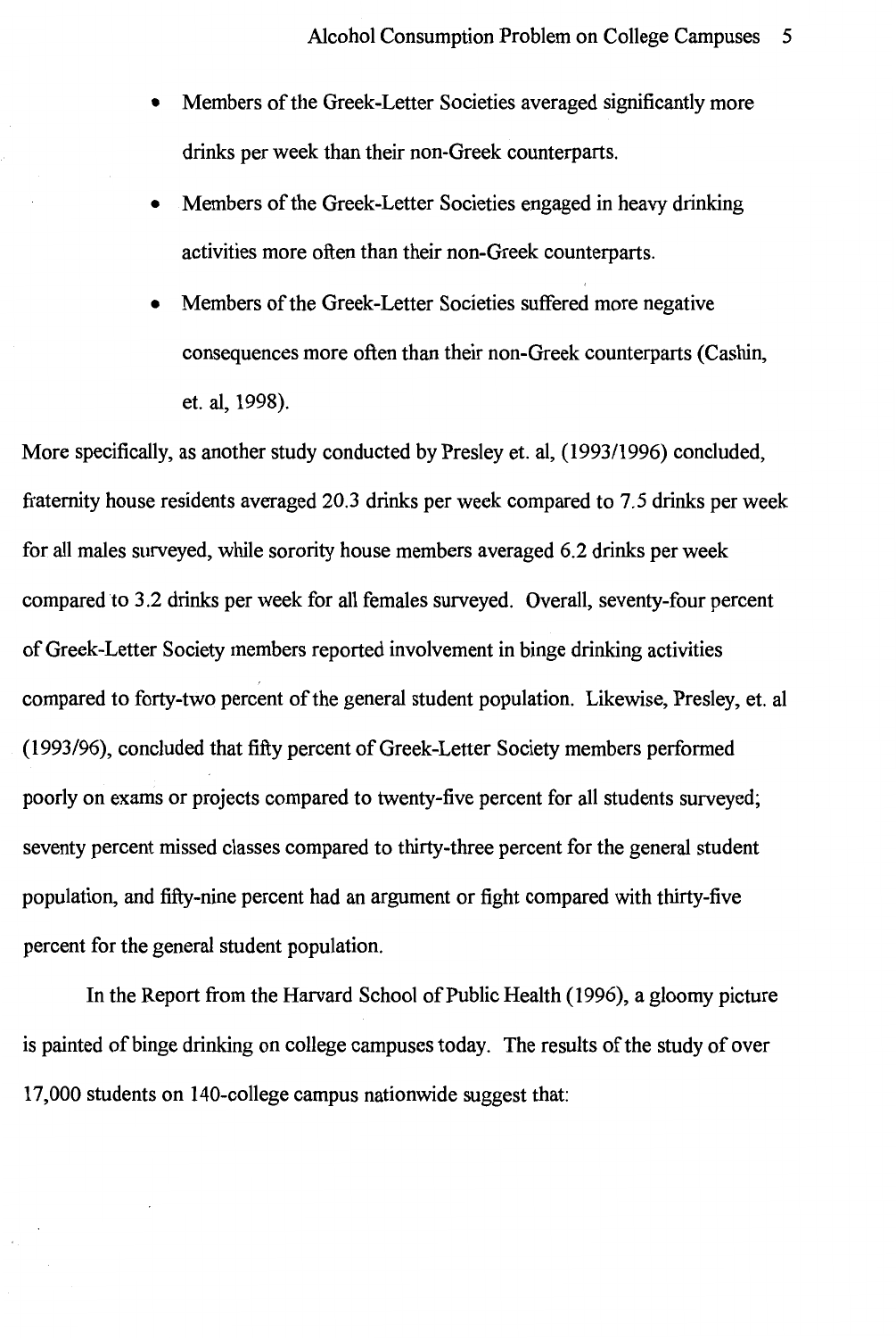- Fully eighty-four percent of all students surveyed reported drinking throughout the school year (forty-four percent qualifying as binge drinkers and nineteen percent qualifying as frequent binge drinkers)
- One-third of the schools surveyed qualified as high-binge drinking campuses ( more than half of the responding students classified themselves as binge-drinkers).

However, once again the strongest predictor of binge drinking was found to be affiliation with a Greek-Letter Society. Specifically, eighty percent of those in sorority houses, and eighty-six percent of those in fraternity houses classified themselves as moderate to frequent binge drinkers (Wechsler, 1996). More astonishing is the comparison of the Greek-Letter members to their non-Greek counterparts. According to Wechsler's study ( 1996), sixty-two percent of sorority members were classified as binge drinkers compared to thirty-five percent of their non-Greek counterparts, and seventy-five percent of fraternity members were classified as binge drinkers compared to forty-five percent of their non-Greek counterparts. These figures suggest that students affiliated with Greek-Letter Societies are more likely to binge drink, engage in heavy drinking activities more often, and experience more negative consequences related to alcohol consumption than their non-Greek counterparts. However, the most astonishing result from this study is related to the level of binge drinking, engagement in heavy drinking activities, and experience of negative consequences that leaders of Greek-Letter Societies experience compared to the rest of the Greek-Letter Society members. The study conducted by Cashin and colleagues (1998), hypothesized that because of their positions of responsibility and leadership, Greek-Letter Society leaders would drink less, engage in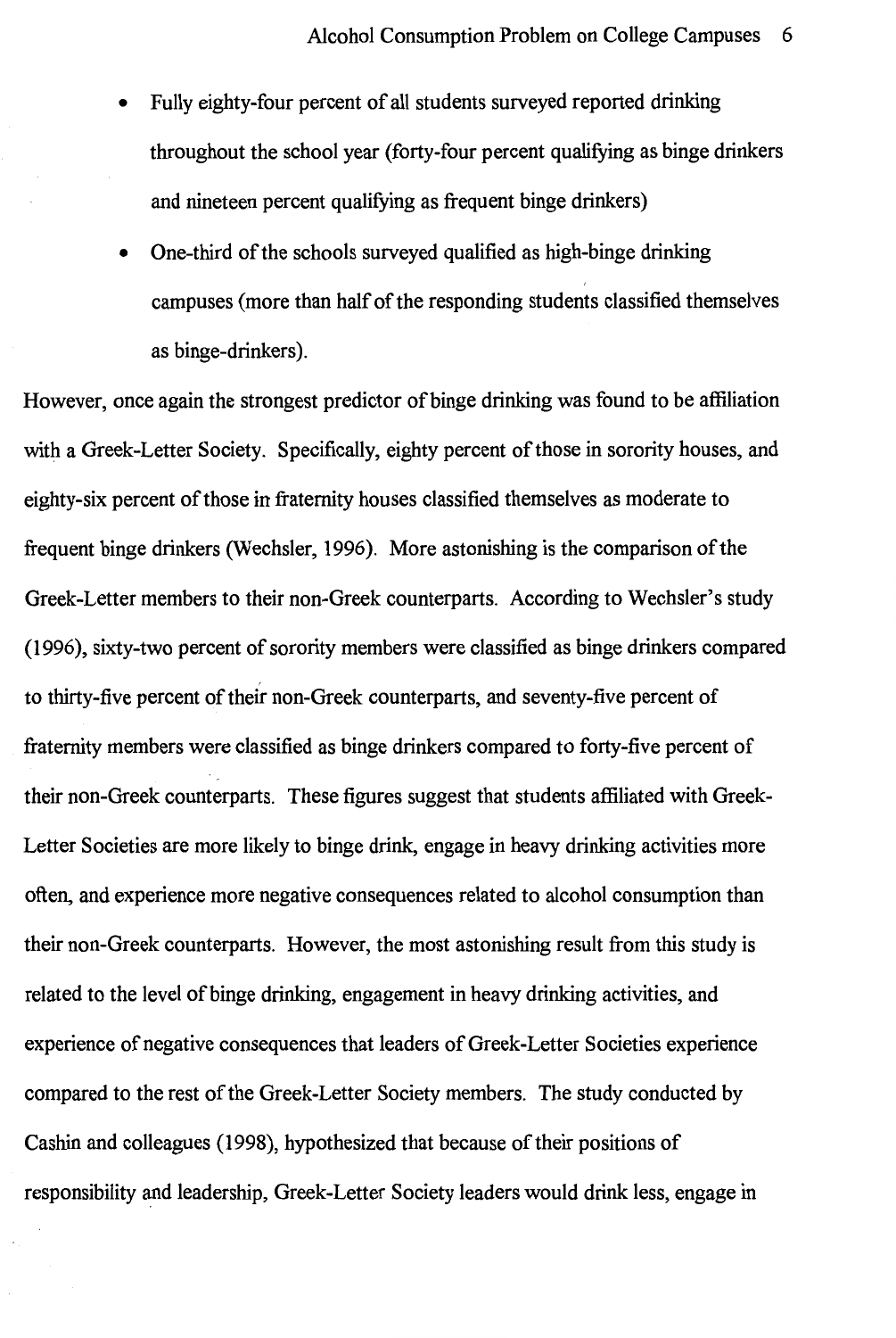heavy drinking activities less frequent, and experience fewer negative consequences than their less involved Greek-Letter Society counterparts. The outcomes of this study revealed that the hypothesis stated was invalid.

According to Cashin's study (1998), the leaders of Greek-Letter Societies were consuming alcohol, engaging in heavy drinking activities, and experiencing negative consequences at high levels, at least as high and in some cases higher than others who were less involved within the Greek-Letter Society. As Cashin and his colleagues hypothesized, one would expect these leaders within the Greek-Letter Societies to be more sensitive to these issues due to the risk management and liability issues that accompany such an important position. Clearly, this is not the case and these leaders are serving as participants, and sometimes ringleaders, in setting norms of heavy drinking and behavioral loss of control. So, do these Greek-Letter Societies attract or develop binge drinkers during recruitment, selection, and initiation of Greek activities on college campuses nationwide? The research study conducted by Wechsler (1998) suggests that both of these dynamics are present on college campuses nationwide today.

The empirical data show that sixty percent of those who lived in fraternity houses had been binge drinkers in high school and over three-fourths of fraternity residents who had not binged in high school became binge drinkers in college. Sororities, on the other hand, do not deem so much to attract members already participating in binge drinking activities, but three out of every four women who had not binged in high school became binge drinkers while affiliated with sororities in college. All of this information suggests that although binge drinking, participation in heavy drinking activities, and involvement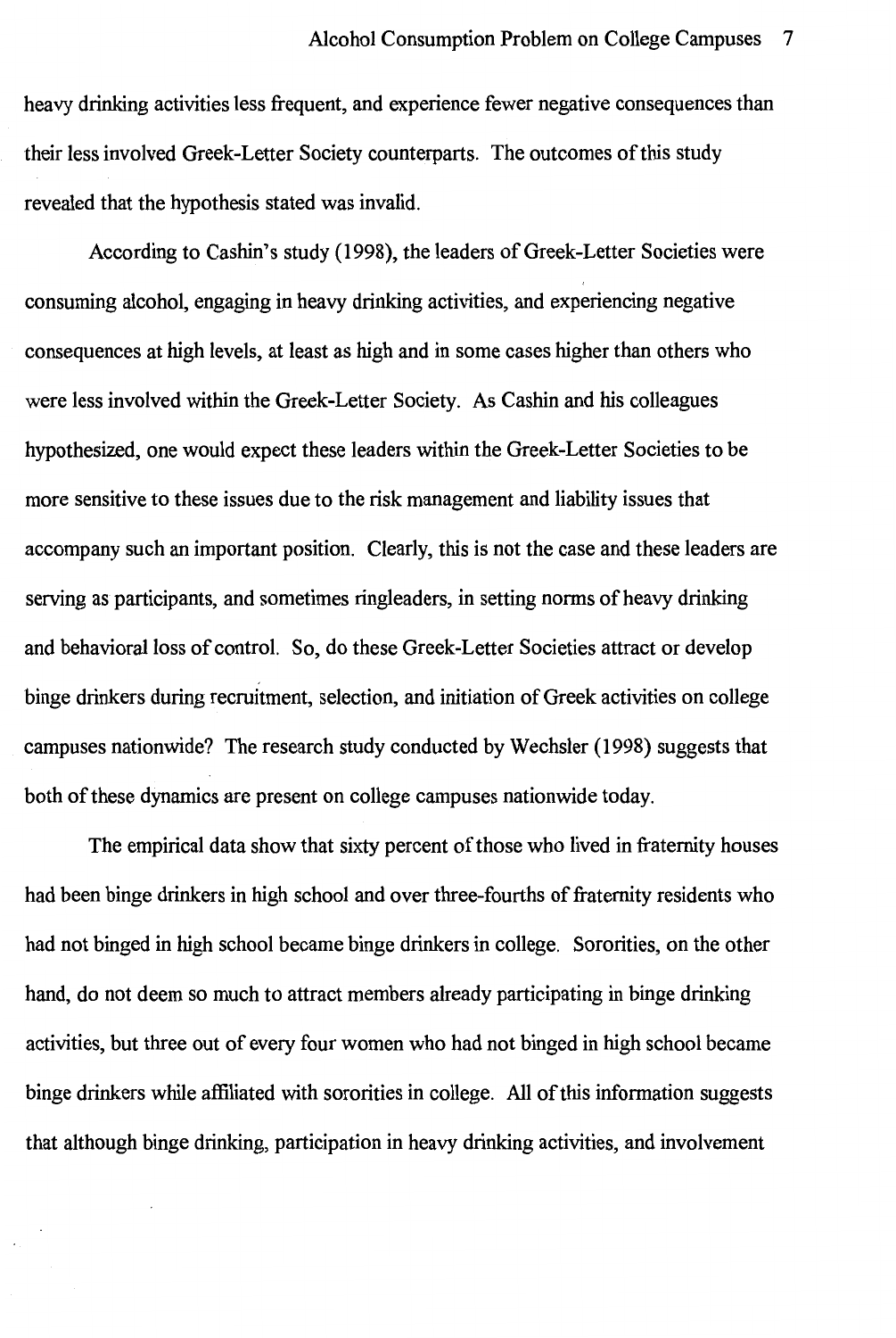in negative consequences on college campuses are on the rise, a specific focus needs to be directed towards Greek-Letter Societies located on college campuses nationwide.

#### **SOLUTIONS**

All institutions of higher education are unique, each having its own culture and traditions, resources and priorities, and relationships with the local community. However, according to Henry Wechsler (1998), every college with a substantial proportion of binge drinkers must begin with one fundamental question, Can we accomplish our mission and fulfill our students' goals if we tolerate behavior that compromises the quality of students' educational and social lives, as well as their health and safety? It does not matter if you are Dr. Mary Sue Coleman, President of the University of Iowa, Dr. Mark A. Emmert, Chancellor at Louisiana State University, or Dr. John Westling, President of Boston University. This simple question needs to be addressed because the university students who died at these institutions have died as a result of activities related to over consumption of alcohol. The findings of the studies discussed in this research paper suggest that there needs to be important changes for professional practice in several areas of student affairs. Some of these include alcohol education programming, leadership recruitment, organizational advisement, and leadership development, as well as the overall relationship between divisions of student affairs and student leaders (Spratt & Turrentine, 2001).

So, what are the correct solutions to take in order to combat the rising phenomena of binge drinking on college campuses? Is there a solution out there? Some believe that all college campuses should be alcohol free and any violators should be suspended immediately. Others believe that all Greek-Letter Societies should be abolished from the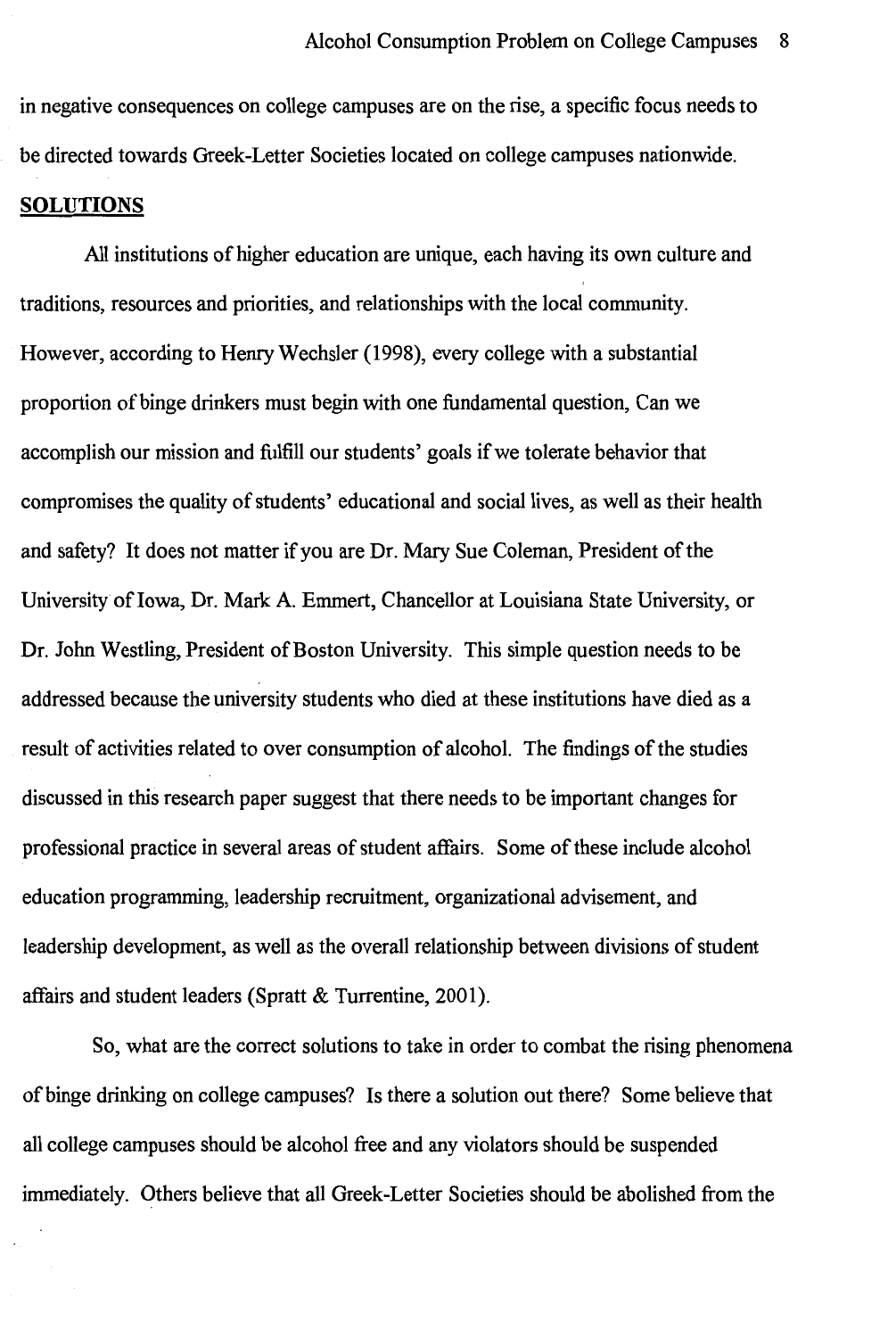university system. Yet others believe that more education needs to take place for the problem to be solved. No matter what the solution or decision, at least administrators on college campuses nationwide realize that the need to address the issue is pertinent, not only related to Greek-Letter Societies, but for the entire campus population. To more effectively address the problem, especially among Greek students, "officials need to implement programs that rest on a different set of assumptions that focus on student motivation, student participation, and campus-wide education" (Thombs & Briddick,- 2000; Erikson, Riley, Cheung & O'Hare, 1997).

One popular solution-to this problem has been to focus on the education of all university students at the individual institutions. More than 800 colleges and universities are tackling their campus alcohol policy problems utilizing brochures, posters, bumper stickers, and other media resources ... (Haines & Spear, 1996). A popular way to incorporate this educational strategy is to develop an intervention program aimed at changing peoples' perceptions on the amount of binge drinking actually occurring on the college campuses. A five-year study focused on changing person's perspectives on binge drinking conducted at a public, residential campus of23,000 students proved unsuccessful. However, a media campaign designed to change students' perceptions on the amount of binge drinking as the norm showed:

- An 18.5 % drop in the number of students who perceived binge drinking as the norm on their college campus.
- An 8.8 % drop in the self-reported binge rate at that institution (Haines & Spear, 1996).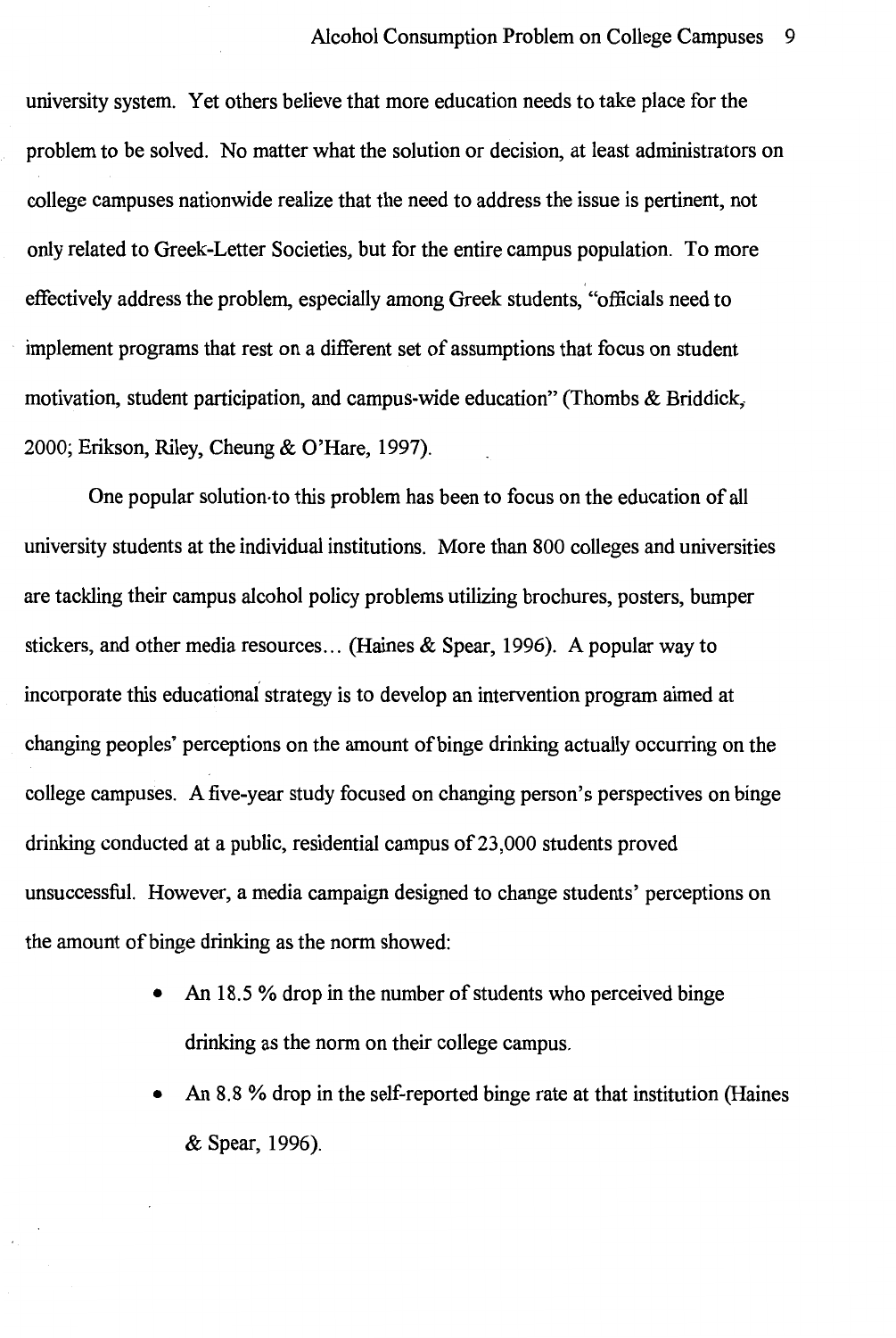The apparent effectiveness of the media frenzy suggests that changes in perceptions of drinking norms may lower the number of students participating in these types of activities.

A similar campaign has been launched at the University of Northern Iowa (UNI), a small public institution of approximately 14,000 students. The Student Activities Office, The Department of Residence, and University Health Services has teamed up to develop "4Max", a program to promote a four-drink maximum each time a student goes out. Like the previously mentioned study, "4Max" has utilized brochures, posters, bumper stickers, and other-media resources to encourage the four drink maximum. Local businesses and companies have offered prizes and monetary rewards to students who have the bumper and window stickers displayed in their vehicles. Likewise, the sponsoring offices have joined forces to concentrate on the area of student programming and have developed alternative activities for students to participate in on the weekends. According to Robert Hartman, Director of the Department of Residence at the University of Northern Iowa, these programmatic efforts helps provide better environments for our current residents. These environments result in smarter choices being made by more people, more often (July 26, 2000). Due to the fact that the "4Max" campaign is still in existence, no specific results have been calculated. However, all university personnel involved in the program believe that general improvements have been made. A concrete example of this has been the reduction of alcohol related incidents during Homecoming Week at UNI. Although eighty percent of these incidents involved college students from other campuses, alcohol was a factor in 100 percent of the cases. According to Dave Zarifis, Associate Director of Public Safety at UNI, since the concentrated effort and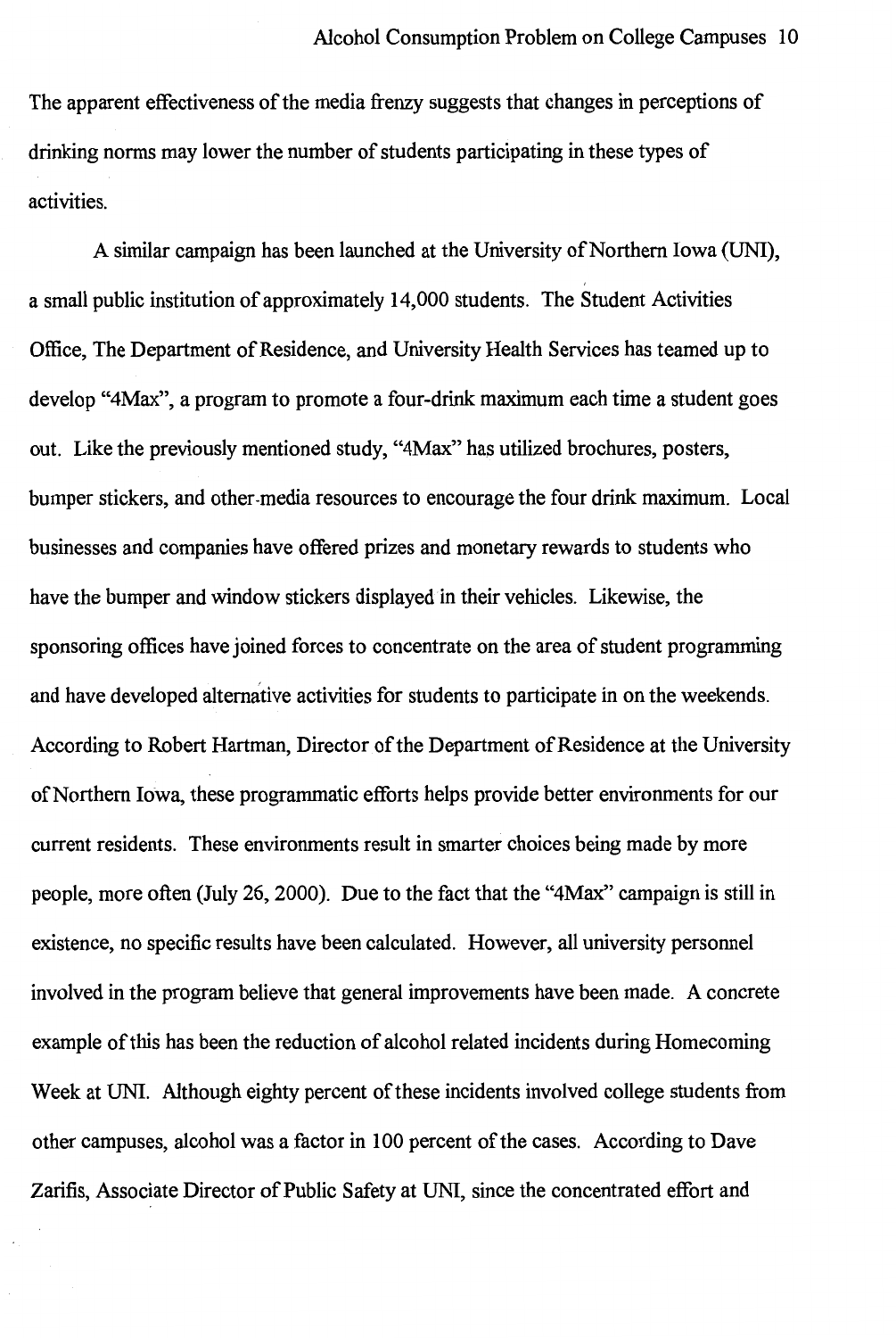introduction of"4Max", alcohol related events during Homecoming Week have dropped dramatically (July 28, 2000). Although these types of programs seem to help reduce binge drinking on college campuses, a holistic approach must be undertaken. By adopting such an approach, the entire university community will be working towards the same goals and objectives.

In the article *Alcohol and the American College Campus: A Report from the Harvard School of Public Health,* Henry Wechsler (1996) suggested that college administrators adopt a "Twelve-Step Program" that provides a model for them to change and mold to specifically meet the institutional needs. The following information describes the "Twelve-Step Model" in detail and shows why it would be useful when addressing the issue of binge drinking on college campus.

• **Step #1: Assess the ways in which alcohol is affecting your college:** many administrators have the notion that if you cannot see the problem than the problem does not exist. Often times upper-level administrators believe that alcohol problems do not exist on their respective institutions. As this paper has shown, binge drinking on college campuses is present everywhere and needs to be addressed immediately. The "Twelve-Step Model" suggests that administrators take a "Weekend Tour" (Wechsler, 1996). Begin on a Thursday night and travel around the university community every night throughout the weekend. Likewise, see how well students attend classes on Friday after the Thursday night festivities. All of these actions will help the administrators get a better feel for the social scene at their institutions.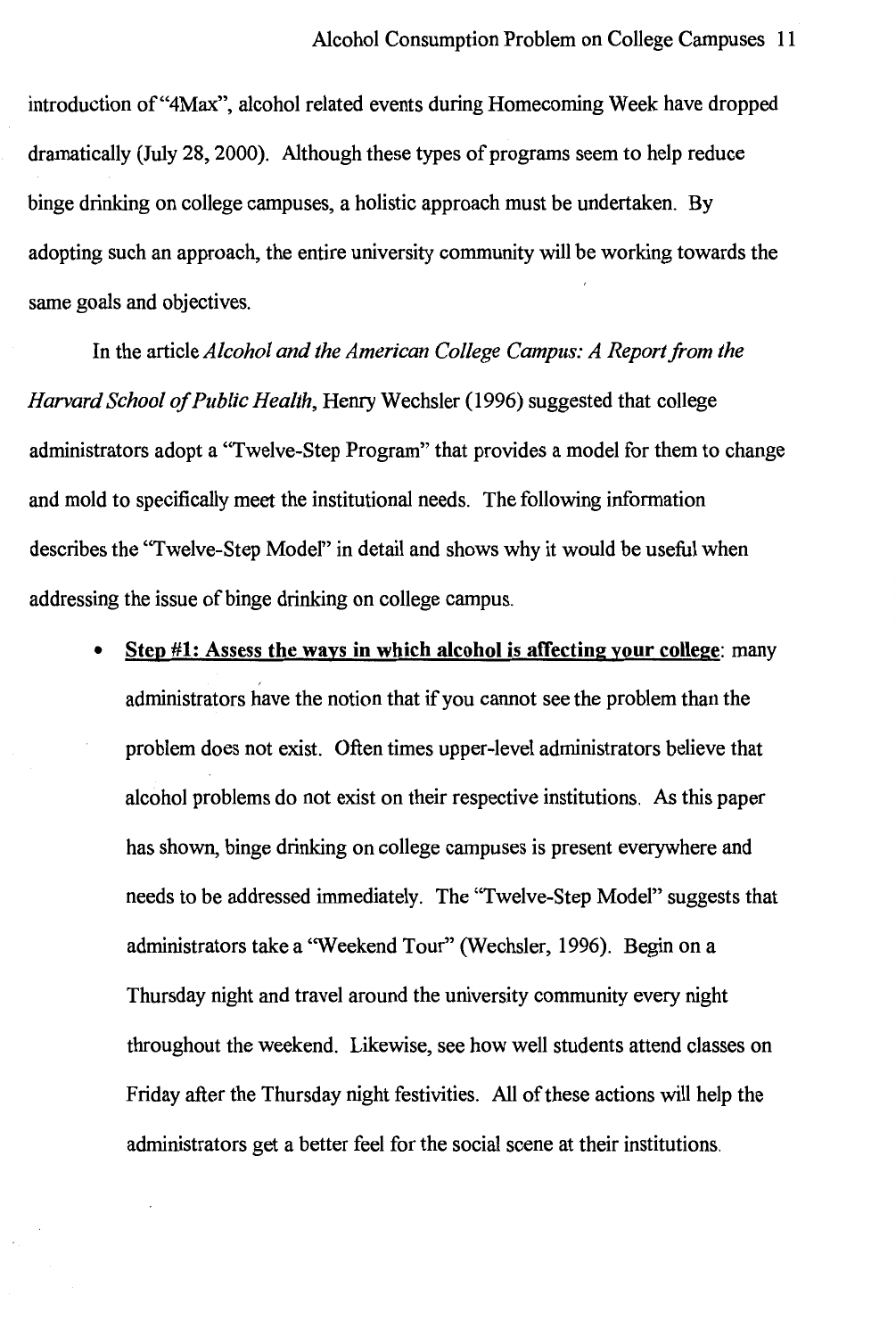- **Step #2: Admit that your college has an alcohol problem:** denial, a sense of futility, and a lack of resources have allowed many administrators to keep a low profile on prevention methods concerning binge drinking on college campuses. It is time for college administrators to wake up and admit that a drinking problem exists on their campuses. Even if the problem is not as big as those at other institutions, admit that a problem exists nonetheless.
- **Step #3: A systematic effort begins with the president:** commitment and leadership must always start from the top and filter down throughout the organization. Gommitment to prevention programs needs to be supported by the top official at the institution before they will create results on the college campus.
- **Step #4: Plan for a long-term effort:** as stated throughout the paper, binge drinking has been part of college life since the higher education system has been created. Therefore, results will not take place overnight. It is important that the administrators have long term plans that will look at the problem continually for several years. According to Wechsler (1996), at least one four-year cycle needs to pass before any changes can be made.
- **Step #5: Involve everyone in the solution:** the solution that is chosen must involve all faculty, staff, support staff members, and community members to be effective (Chaloupka & Wechsler, 1996). A college-wide approach will allow the students that need help throughout the intervention, the opportunities to seek help if needed.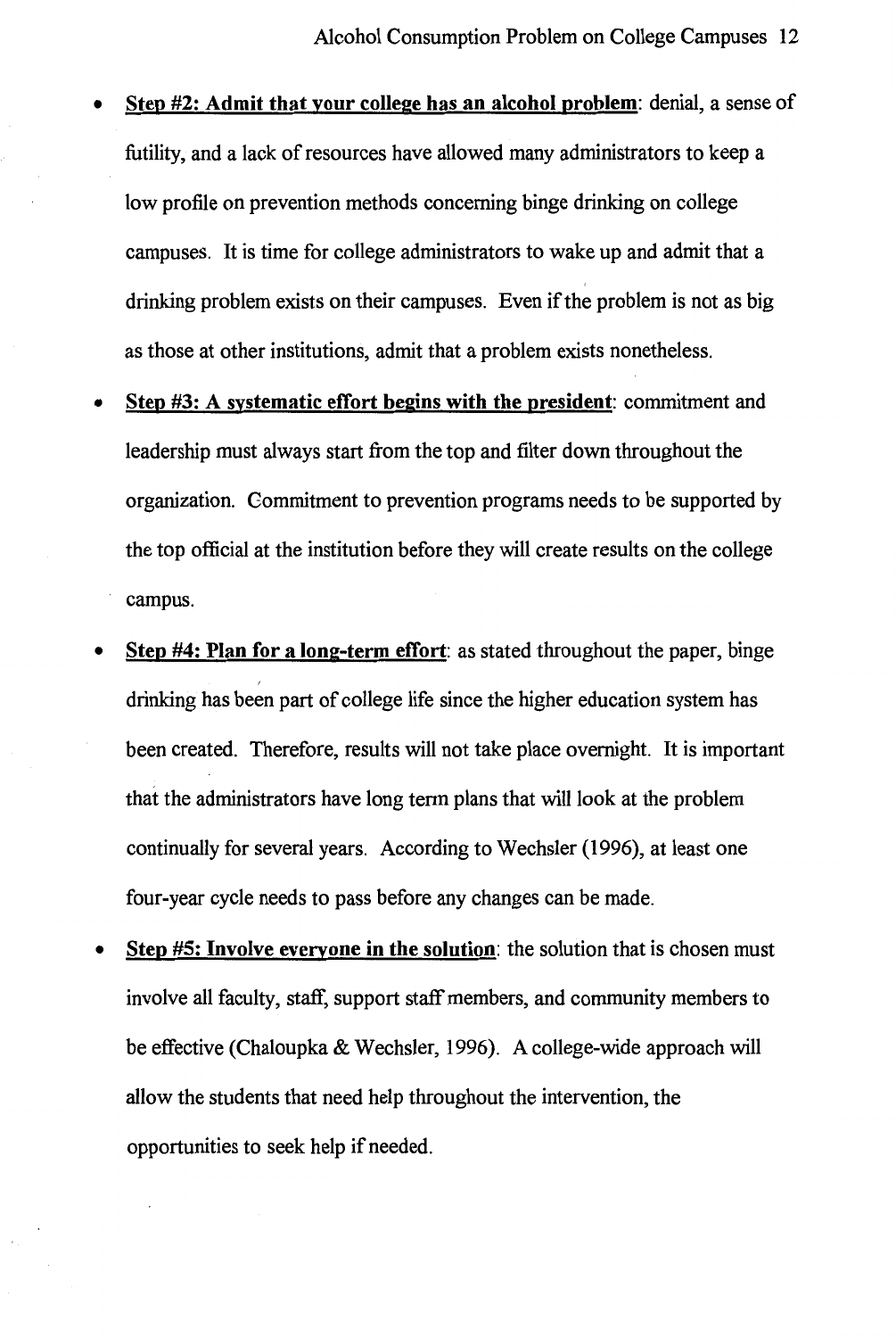- **Step #6: Involve the local community in your efforts:** often times the socalled town-gown relationship is a keep factor in the success of the institution. It is important that all members of the community join forces to promote the solution to the problem
- **Step #7: Establish the rights of non-binging students:** it is important that the administrators and personnel at the institution protect the rights of the nonbinging students. It is also important that these students are empowered to take the lead to help implement the program so it can be more successful in the long run.
- **Step #8: Target disruptive behavior for disciplinary action:** it is important that a strictly followed code of conduct is developed to handle cases on an as needed basis. These codes may be helpful in deterring people from breaking the rules and may result in fewer problems down the road.
- **Step #9: Address the problem of drinking at Greek-Letter Societies:**  according to Wechsler (1996), any institution that is serious about correcting the problem of binge drinking must first confront the problem in the Greek-Letter Societies.
- **Step #10: Provide a full-time education for a full-time tuition:** simply stated, schedule exams and projects on Fridays and make attendance required on these days.
- **Step #11: Encourage problem drinkers to seek help or treatment:** make the referral and treatment resources readily available (Gregoire, 1997).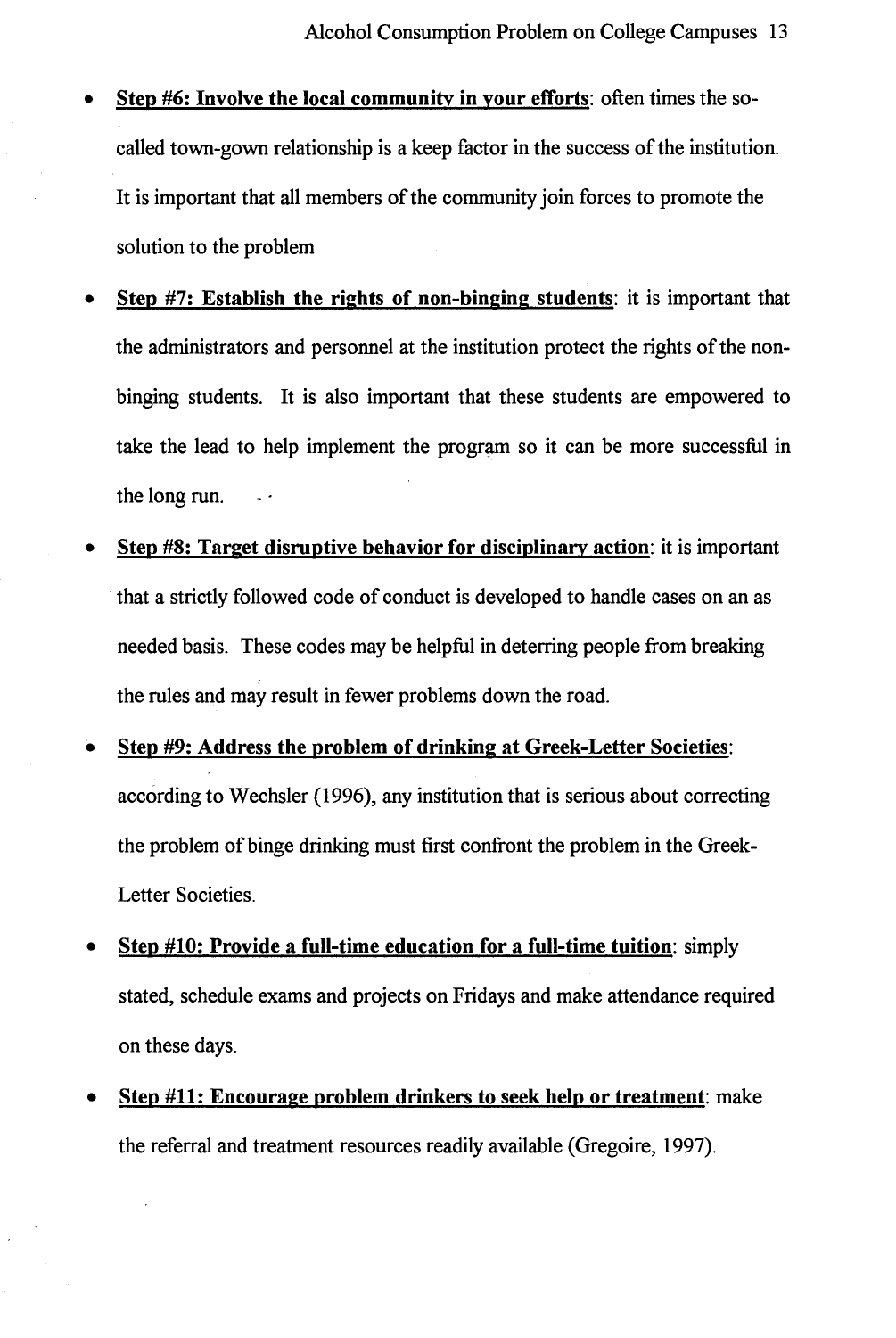Likewise, administrators need to make sure that this process is efficient, effective, and confidential.

• **Step #12: Freshman Orientation:** this program should start long before students arrive on campus because it is important that you change the expectations of the incoming freshman before they arrive on campus. This is the group of people that have not been associated with college before and the first year is the one that will make or break success for these students. It is important that all personnel concentrate on these students so that the negative behaviors do not-begin.

#### **CONCLUSION**

Yes, the "Twelve-Step Model" suggested by Wechsler seems to be very neat and organized. However, administrators need to realize that there is no easy solution to the problem of binge drinking on college campuses. Only a comprehensive, concentrated, and wide-sweeping effort utilizing all parts of the university committee can be expected to have an effect on this long standing and deeply entrenched problem (Wechsler, 1996). Over time something tells me when I hear the phrase, ''Beer before liquor, never been sicker. Liquor before beer, you are in the clear," I will ask myself did Benjamin Wynne, Matthew Garofalo, or Scott Krueger hear these very words before they took their last breaths? It makes me believe that activities in which I have engaged with alcohol have been risky and I now know what the outcome could be.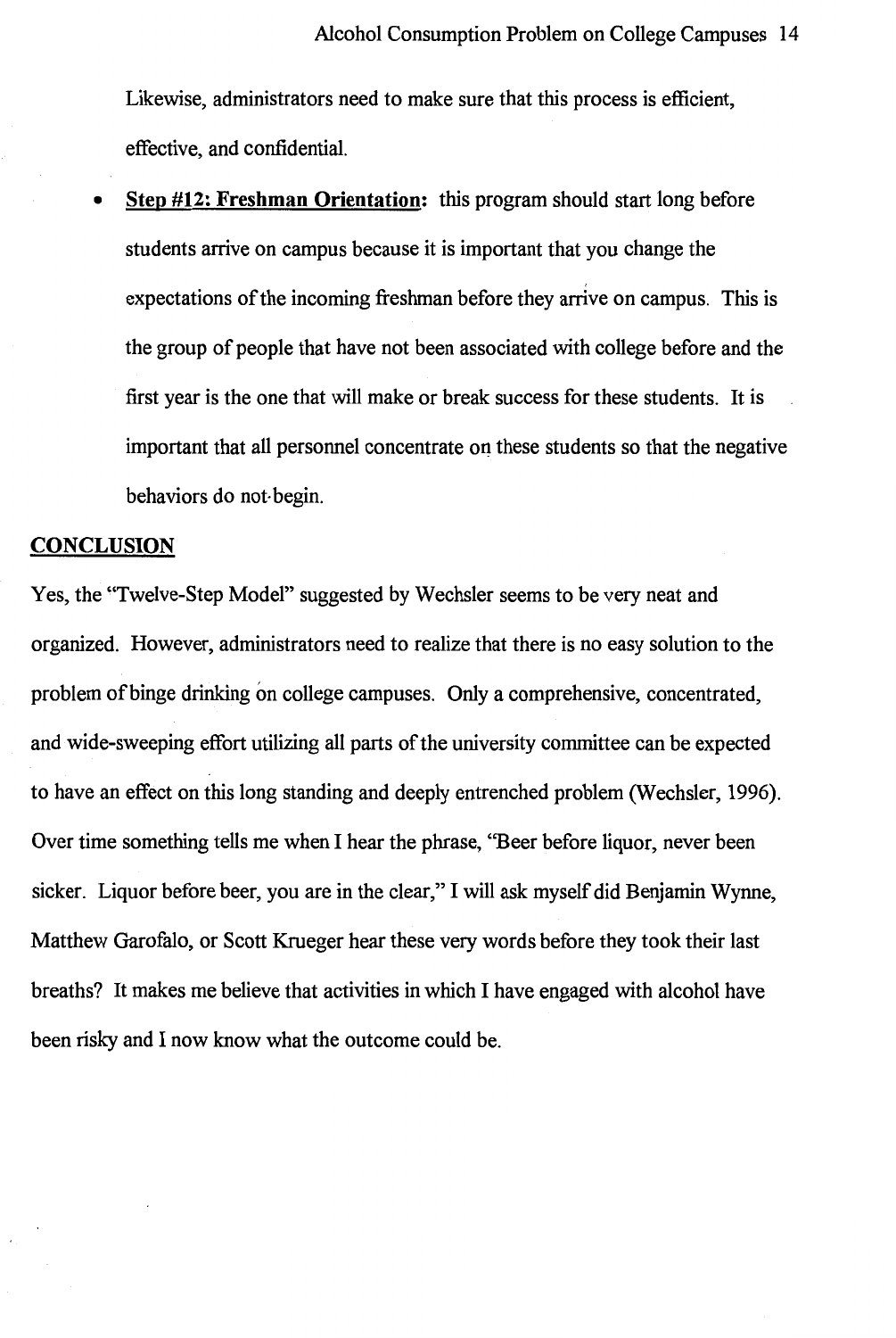## **REFERENCES**

Baer, J. S., & Carney, N. M. (1993). Biases in the perceptions of the consequences of alcohol use among college students. Journal of Study of Alcohol, 54(1), 54-60.

Cashin, J. R., Presley, C. A., & Meilman, P. W. (1998). Alcohol use in the Greek system: Follow the leader. Journal of Studies on Alcohol, 59(1), 63-71.

Center for Science in the Public Interest. (1998, January 9). Changing the campus drinking culture: House resolution to reduce binge drinking. Washington, DC: Center for Science in the Public Interest.

Chaloupka, F, & Wechsler, H. (1996). Binge drinking in college: The impact of price, availability, and alcohol control policies. Contemporary Economic Policy, 14, 112- 124. .

Erickson, P.A., Riley, D.M., Cheung, Y.W., & O'Hare, P.A. (1997). Harm reduction: A new direction for drug policies and programs. Toronto, Canada: University of Toronto Press.

Gregoire, K. C. (1997). Treatment of substance abuse problems. In P.C. Rivers & E.R. Shore (Eds.), Substance abuse on campus: A handbook for college and university personnel (202-239). Westport, CT: Greenwood Press.

Haines, M. and Spear, S. F. (1996). Changing the perception of the norm: A strategy to decrease binge drinking among college students. Journal of American College Health, 45(1), 134-140.

Hendren, C. E. (1989). A comparative study of alcohol problems among Greek and independent collegians. Dissertation Abstracts International, 49(7), 1760.

Hewitt, B. G. (1995). The creation of the National Institute on Alcohol Abuse and Alcoholism: Responding to America's alcohol problem. Alcohol Health and Research World, 19(1), 12-17.

Kuh, G.D., Pascarella, E.T., & Wechsler, H. (1996, April 1996). The questionable values of fraternities. The Chronicle of Higher Education, A68.

Lichtenfeld, M. & Kayson, W. A. (1994). Factors in college student's drinking. Psychology Report, 74(1), 927-930.

Meilman, P. W., Leichliter, J. S., & Presley, C. A. (1999). Greeks and athletes: Who drinks more. Journal of American College Health, 47(4), 187-190.